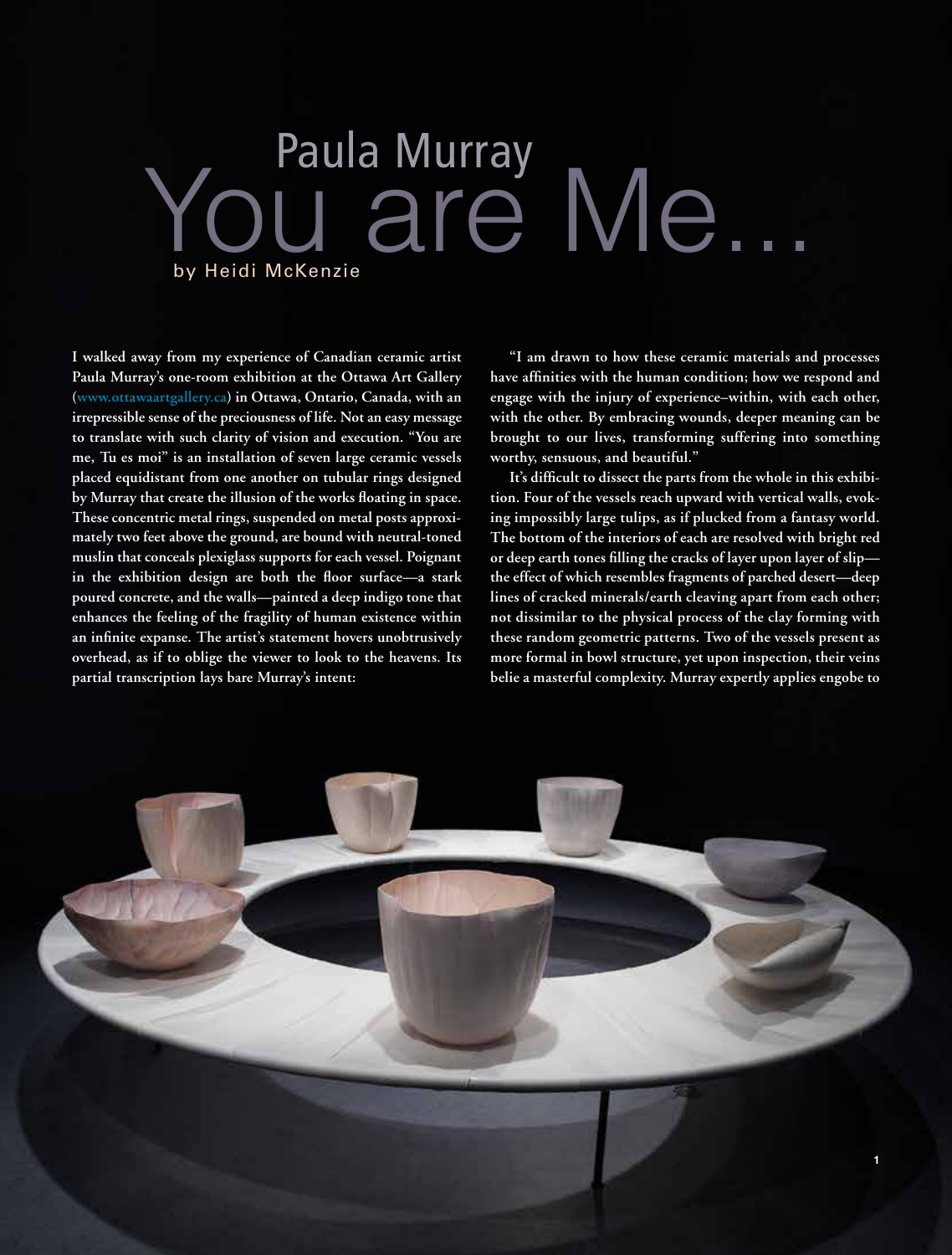

**1** Paula Murray's seven vessels, 11 ft. (3 m) in width, porcelain, aluminum frame wrapped in muslin, 2016. *Photo: David Barbour*. **2** Detail of Paula Murray's installation *You Are Me, Tu es Moi* at the Ottawa Art Gallery.

fill in cracks, at times on the interiors, at times the exteriors. This, coupled with her liberal use of terra sigillata and multiple firings, breathes life into each of the works on a visceral level. The deep reddish tones of one of the bowl-shaped vessels speaks volumes of the raw pain of chronic illness and suffering, and at the same time offers up a sense of resilience and renewal. The last vessel denies the original structure of the plaster mold in which it was fashioned, wrapping around itself, encrusted with what appears to be organic outgrowth of its furling—and yet is surely a considered response.

The exhibition's title tells a poignant story about the fragility and endurance of life, and the often contiguous journey of twists and turns each of us face in varying degrees of intensity and/or severity during the course of our lives. That's the macro sound-bite to the a much larger narrative. The personal story, a recent chapter in the story of artist Paula Murray's sister-in-law, Mary that I share here with the permission of the artist, carries disarming intimacy. Mary has been living with multiple sclerosis for 30 years. Murray avows a special bond with Mary, in her words "it's as if we were sisters ourselves since birth." Murray describes Mary's *joie de vivre* as irrepressible and her selflessness as boundless. According to Mur-

ray, Mary seems more than stoic in the face of her now literally crippling disability, but is serene in its wake. Last February, Mary contracted pneumonia, and within her physical constraints, the illness raged to acute with alarming speed. As Murray set about drawing in Mary's circle of family and close friends to help her face perhaps the hardest decision any of us will ever have to make about ourselves or a loved one—the decision whether or not to move to life-support should her condition reach that critical stage. In an instant, the moment was upon them. Paula just turned to Mary and spoke the plain truth: "This is your life, what do you want to do?" Mary looked into Paula's eyes and simply uttered her truth, "You are me." On the final day of the exhibition at the Ottawa Art Gallery, Paula and her husband hosted Mary and her husband's 30th wedding anniversary (and her husband's birthday). Storm weathered, at least for the time being.

Weathering of storms is familiar territory for Murray, both figuratively and literally. She and her family took five years to sail the world. Murray anchors her life and her practice in her rural home studio in Meech Lake, Quebec, near the nation's capital of Ottawa. The symmetry of metaphor deepens as we explore Murray's relationship with vessels in form and function.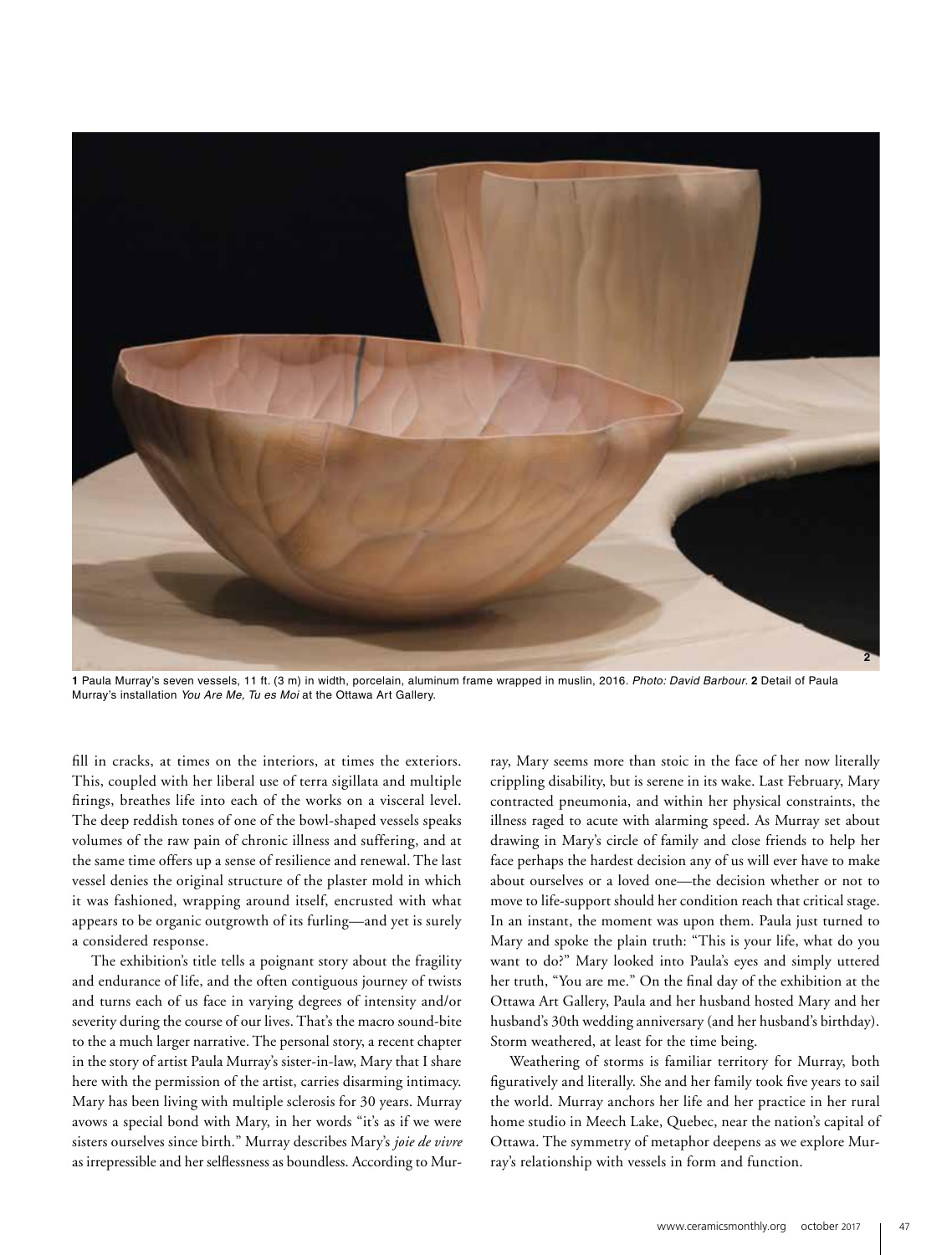